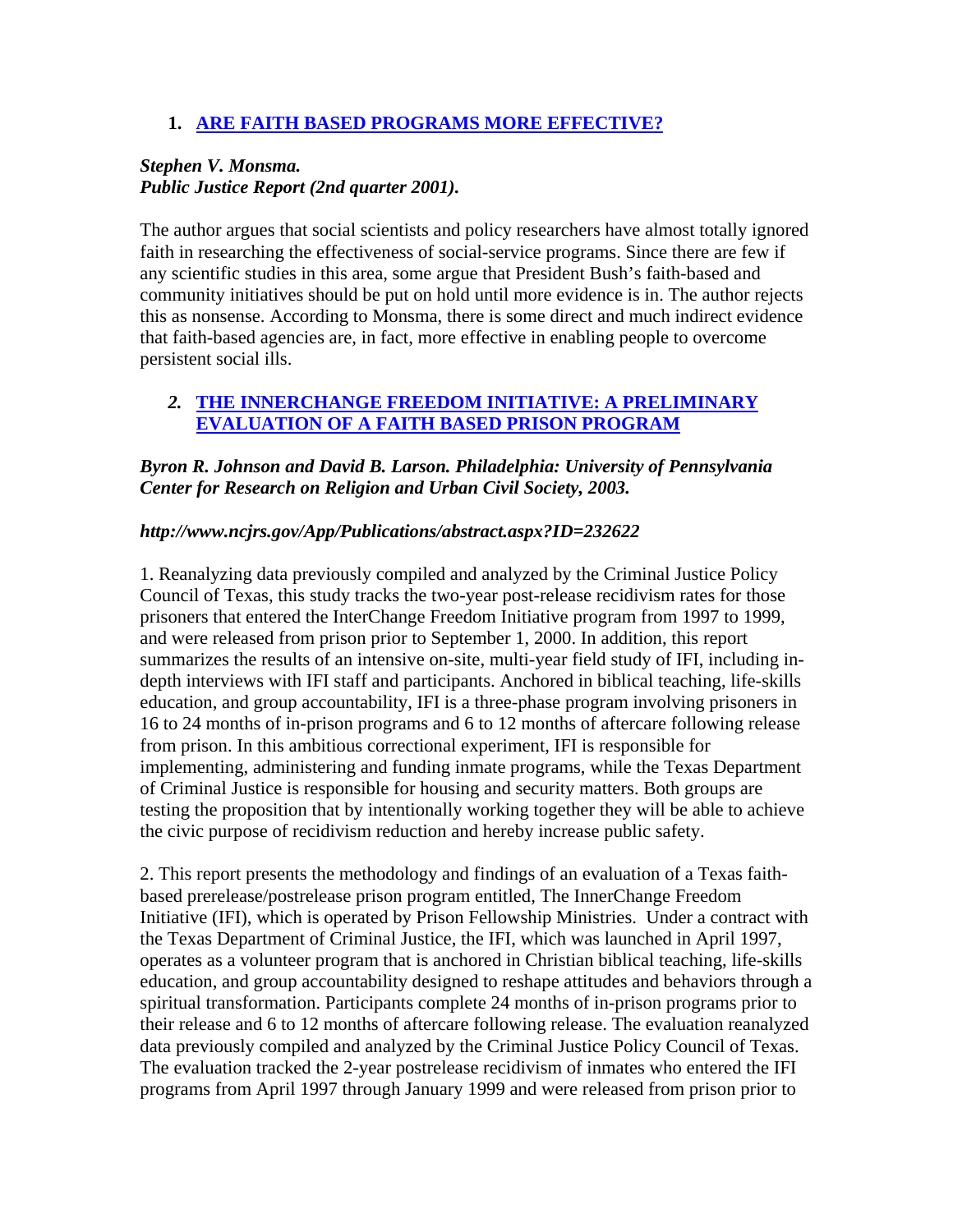September 1, 2000. This report also summarizes the findings of an intensive onsite, multiyear field study of IFI, including in-depth interviews with IFI staff and participants. Comparison groups  $(n=1,754)$  were matched with program participants from the records of inmates released during the evaluation period and who met program selection criteria but did not enter the program. The 177 IFI participants included 75 who completed all phases of the program ("IFI graduates"), 51 who were paroled early, 24 who voluntarily quit the program, 19 who were removed for disciplinary reasons, 7 who were removed at staff request, and 1 who was removed for serious medical problems. During the 2-year postrelease period, 17.3 percent of IFI graduates and 35 percent of the controls were arrested. Graduates not only completed the in-prison phase but also adhered to the aftercare phase, which involved holding a job and being an active church member for 3 consecutive months following release.

## **3. RELIGIOUS PROGRAMS AND RECIDISM AMONG FORMER INMATES IN PRISON FELLOWSHIP PROGRAMS: A LONG TERM FOLLOW UP STUDY**

*Justice Quarterly, Volume 21, Issue 2 June 2004, pages 329 - 354 Byron R. Johnson* 

### *http://www.informaworld.com/smpp/content~content=a718869981~db=all*

In the mid-1990s, Prison Fellowship (PF), a nonprofit religious ministry to prisoners, commissioned a study to determine the relationship, if any, between religious programming and recidivism. Subsequent research found no difference between PF and non-PF inmates on measures of recidivism. Inmates most active in PF Bible studies, however, were significantly less likely to be arrested during a 1-year follow-up period. This study extends and improves on previous research by: (1) increasing the recidivism window from 1 to 8 years; (2) incorporating new approaches to measuring program participation; (3) including two measures of recidivism—rearrest and reincarceration; and (4) using survival analysis and proportional hazards modeling to present and analyze the data. Results from survival analyses indicate: (1) no difference in median time to rearrest or reincarceration between PF and non-PF groups throughout the 8-year study period; (2) participants with higher levels of participation in Bible studies were less likely to be rearrested at 2 and 3 years after release, though the effect diminishes over time; (3) statistical differences across groups only border significance at 2 and 3 years for reincarceration; and (4) proportional hazards modeling shows that high participation in Bible studies significantly reduces the hazard of rearrest at years 2 and 3.

1 This project was funded through the generous support of the John M. Templeton Foundation, the Pew Charitable Trusts, and Chuck Stetson. The author would like to acknowledge the valuable comments and insights of anonymous reviewers and Donna M. Bishop.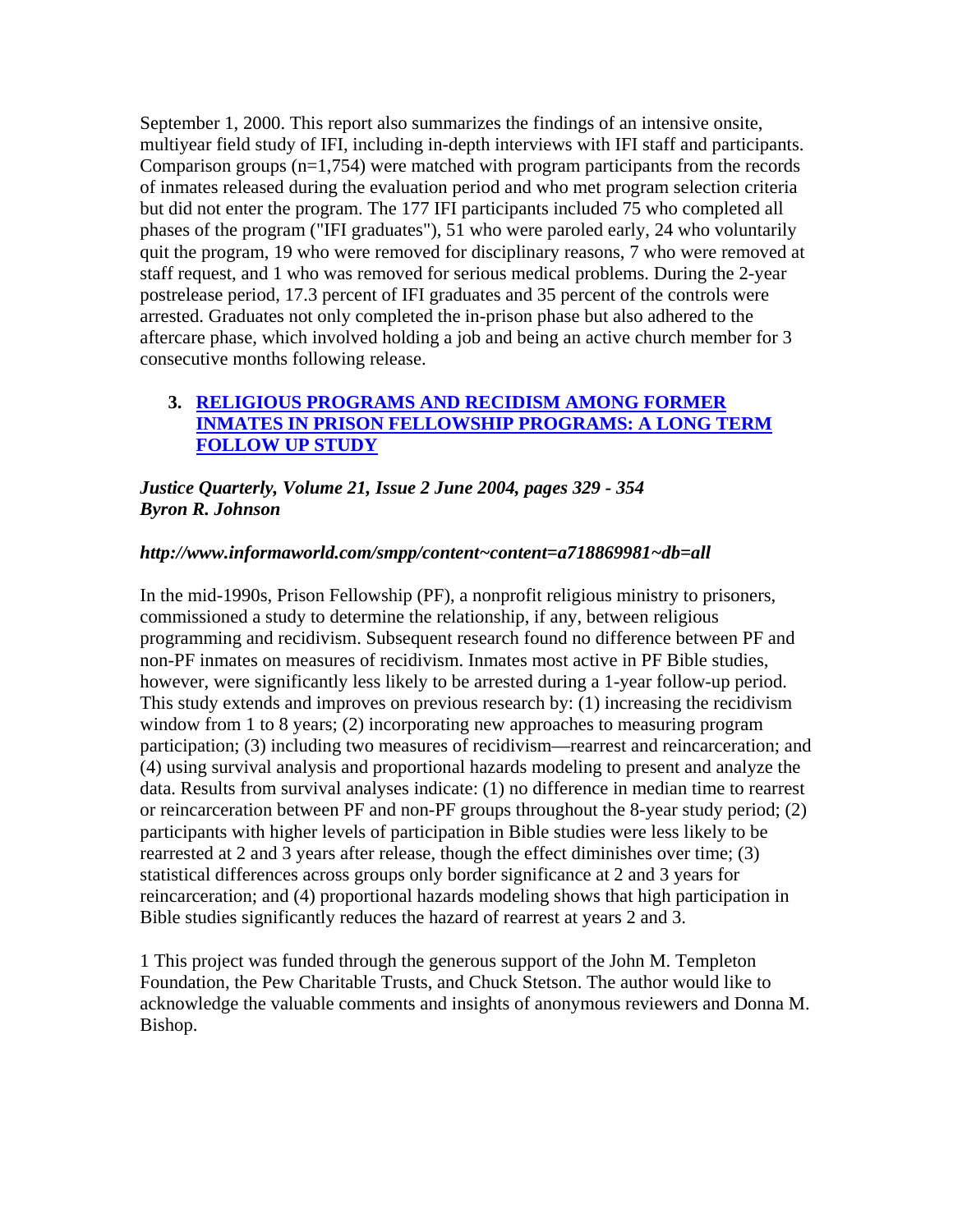# **4. INITIAL PROCESS AND OUTCOME EVALUATION OF THE INNERCHANGE FREEDOME INITIATIVES: THE FAITH BASED PRISON PROGRAM AND TDCJ**

## **http://web.archive.org/web/20030705113355/http://cjpc.state.tx.us/reports/adltrehab /IFIInitiative.pdf**

# *Brittani Trusty, Michael Eisenberg Criminal Justice Policy Council - February 2003*

Results from an evaluation of a faith-based, pre-release program implemented in 1997 are presented. Sections of this report are: program overview; process evaluation; and outcome evaluation. An appendix provides IFI sample and comparison grope recidivism rates. The IFI program is "intensive, relatively expensive at \$4,764 estimated cost per IFI participant, and requires an extensive network of volunteer and community resources" (p. iii). Graduates of the program have a recidivism rate of 8% after two years, with the matched comparison group having a rate of 20%.

# **5. FRUITFUL PARTNERSHIPS IN A RURAL AFRICAN AMERICAN COMMUNITY: IMPORTANT LESSONS FOR FAITH BASED INITIATIVSE**

# *The Journal of Applied Behavioral Science, Vol. 38, No. 3, 317-333 (2002) Stephanie C. Boddie - Washington University*

Rural African American congregations often have been pitted against their urban counterparts, with the urban churches viewed as superior social agents with a wider range of community services. An examination of social service provision in rural areas is necessary because both policy and programmatic responsibilitiesincreasingly are delegated to state and local governance and ultimately to local communities. Legislation referred to as Charitable Choice encourages the government to contract with faith-based and community-based social service providers. Thislegislation also increases the importance of understanding the role that rural congregations play as the social service system favors private delivery of such services over public avenues. In this study, an indepth examination of 17 congregations in an historically all-Black town revealed the distinct patterns of African American congregations providing a unified network of collaborative social services with secular organizations on behalf of their communities.

# **6. RELIGIOUS PROGRAMS, INSTITUTIONAL ADJUSTMENT, AND RECIDIVISM AMONG FORMER INMATES IN PRISON FELLOWSHIP PROGRAMS**

http://www.leaderu.com/humanities/johnson.html *Byron R. Johnson, David B. Larson, Timothy C. Pitts Justice Quarterly, Vol. 14 No. 1, March 1997 Academy of Criminal Justice Sciences*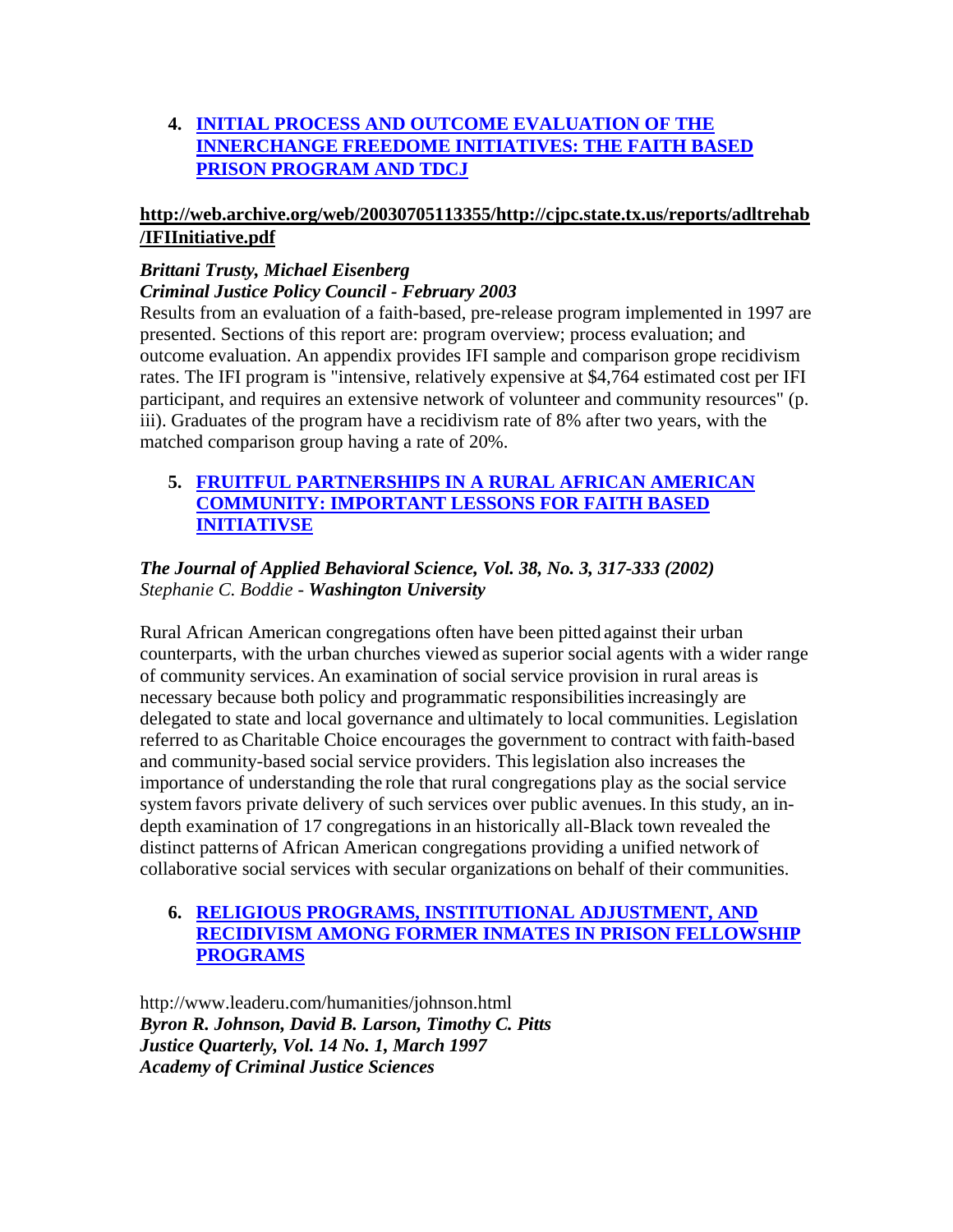This study examines the impact of religious programs on institutional adjustment and recidivism rates in two matched groups of inmates from four adult male prisons in New York State. One group had participated in programs sponsored by Prison Fellowship (PF); the other had no involvement with PF. PF and non-PF inmates are similar on measures of institutional adjustment, as measured by both general and serious prison infractions, and recidivism, as measured by arrests during a one-year follow-up period. However, after controlling for level of involvement in PF-sponsored programs, inmates who were most active in Bible studies were significantly less likely to be rearrested during the follow-up period.

# **7. CONNING OR CONVERSION? The Role of Religion in Prison Coping**

## *Jim Thomas, Barbara H. Zaitzow The Prison Journal, Vol. 86, No. 2, 242-259 (2006)*

Prisons today face what might be a nearly insurmountable task: somehow to meld humane, safe confinement and correctional programming within the context of expanding populations of offenders serving longer sentences. The use of prison religious programs presents one unique program opportunity to channel inmates' energiesin meaningful and beneficial ways. Although religion has always played a vital role in correctional programming, it has also evoked controversy because uninhibited religious expression may conflict with concerns relating to security and safety.In this article, the authors assess a variety of issues surrounding the provision of religious services in prison settings.

# **8. DOES INVOLVEMENT IN RELIGION HELP PRISONERS ADJUST TO PRISON?**

### *T R Clear; B D Stout; H R Dammer; L Kelly; P L Hardyman; C Shapiro*

*National Institute of Justice/ NCJRS paper reproduction Box 6000, Dept F Rockville, MD 20849 United States* 

*National Council on Crime and Delinquency 1970 Broadway, Suite 500 Oakland, CA 94612 United States* 

Researchers worked with a group of inmates from a Midwestern maximum-security prison to develop the Prisoner Values Survey, a multidimensional assessment of religious beliefs and behavior. The Prisoner Values Survey was then used in 20 prisons in 12 States, with questionnaires administered to 769 male inmates. Forty-three percent were white, 42 percent were black, and 9 percent were Hispanic. Inmate age ranged from 17 to 75. Over 50 percent were Protestant, about 65 percent were Christian, 8 percent were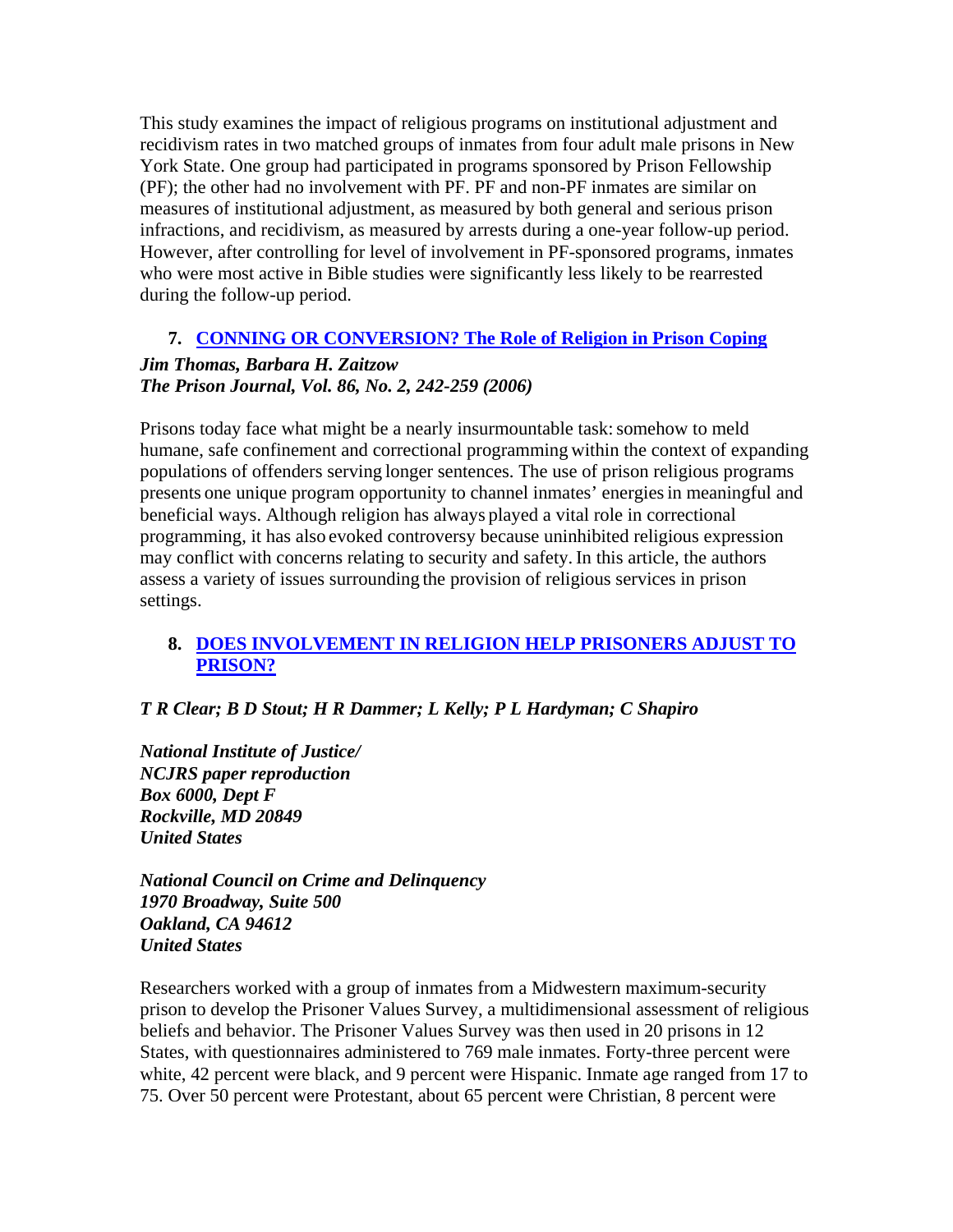Muslim, and 15 percent had no religious preference. The study also included focus group interviews with religious and nonreligious inmates and interviews with chaplains, prison administrators, and correctional officers and staff. Adjustment to prison was viewed in two ways, coping and avoiding trouble. Data were obtained on measures of religiousness, measures of adjustment, and covariate measures. Findings revealed that religiosity was related to prison infractions and adjustment, although infractions and adjustment were unrelated. Consistent with prior studies of prison adjustment, inmate age, time served, and participation in certain prison programs were linked to both infractions and adjustment. Adjustment related to self- esteem, depression, and mastery, underscoring the psychological nature of adjustment. Infractions related to drug use, security level, prior record, and current offense. Prior record related negatively to the degree of religiosity. Religion was important in reducing the number of infractions, but its role in facilitating adjustment was less clear when considering its association with depression. Prisoners indicated that religion eased the pain of incarceration in terms of dealing with guilt, finding a new way of life, and handling with loss of freedom. In addition, religious programs tended to ameliorate the prison's harsh environment with respect to safety, material comforts, and heterosexual contacts.

### **9. PRISONER RELIGION IN ACTION AND ITS INFLUENCE ON OFFENDER REHABILITATION**

### *O'Connor, Thomas P.; Perreyclear, Michael*

### *Journal of Offender Rehabilitation, v35 n3-4 p11-33 2002*

A theory of religious conversion, social attachment, and social learning guides this study of prison religion and its influence on the rehabilitation of adult male offenders. The study found the religious involvement of inmates in a large medium/maximum security prison in South Carolina was extremely varied and extensive. During a one-year period 49% of the incarcerated men (779 out of 1,579) attended at least one religious service or program. Over 800 religious services or meetings, across many different denominations and religious groups, were held during the year. Two prison chaplains, four inmate religious clerks and 232 volunteers who donated about 21,316 hours of work to the prison (the equivalent of 11 full-time paid positions) made this high level of programming possible. The estimated yearly cost of these religious services was inexpensive at between \$150 to \$250 per inmate served; in contrast, other effective correctional programs cost around \$14,000 per person. Controlling for a number of demographic and criminal history risk factors, logistic regression found an inverse relationship between intensity of religious involvement and the presence or absence of in-prison infractions. As religious involvement increased the number of inmates with infractions decreased. The findings of the study provide greater insight into the nature of religion in prison setting and support the view that religion can be an important factor in the process of offender rehabilitation

### **10. PRISONERS, PRISON, AND RELIGION: RELIGION AND ADJUSTMENT TO PRISON**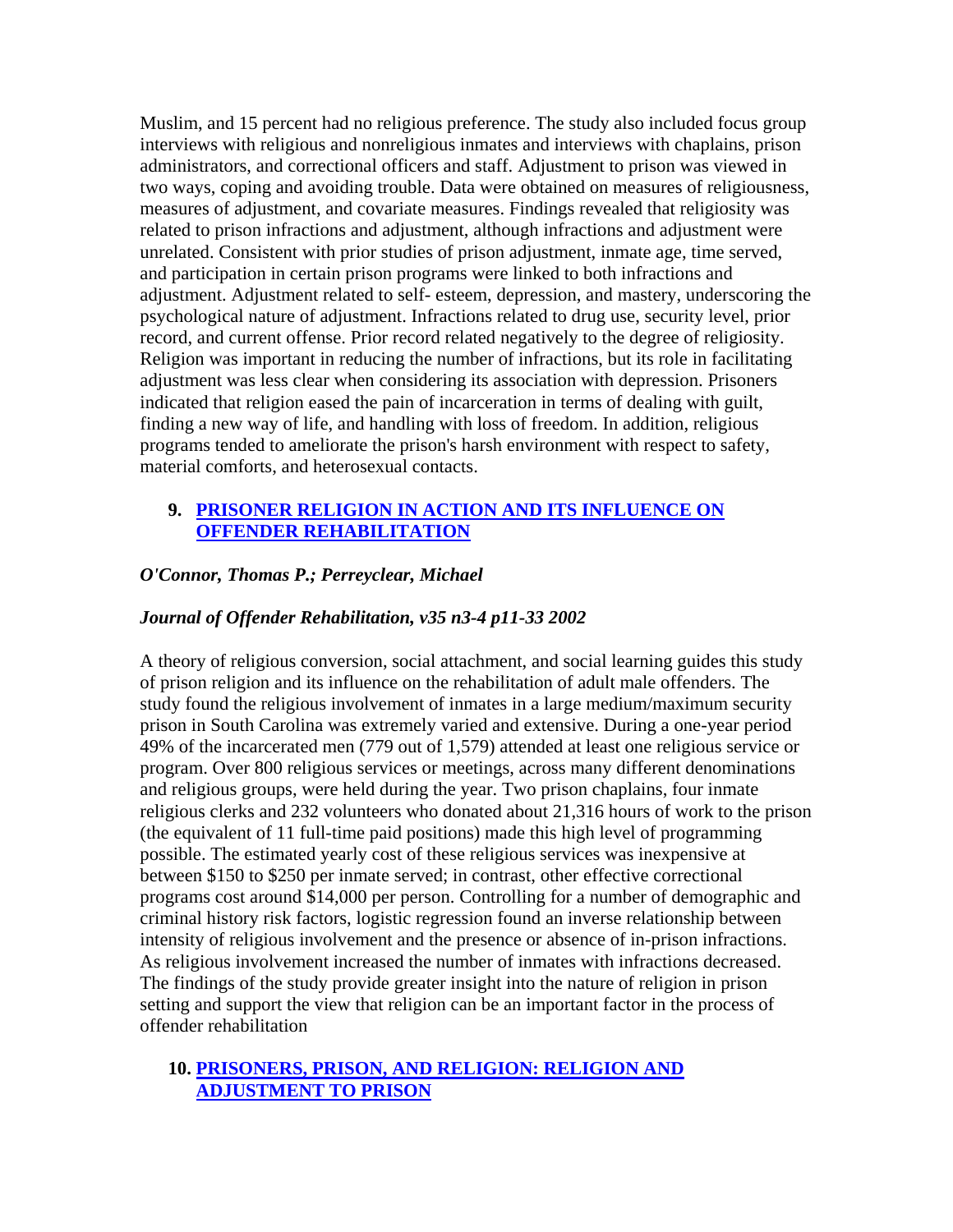### *Todd R. Clear, Melvina T. Sumter Journal of Offender Rehabilitation: Volume: 35 Issue: 3/4 ISSN: 1050-9674 Pub Date: 12/4/2002*

During the twentieth century there has been much speculation by scholars in the United States about the relationship between religion and prisoners. In spite of the fact that both religion and the prison have been subjected to considerable study, we know little about religion in prison, particularly as it relates to the psychological adjustment of offenders to the prison environment and reduction in problematic behaviors such as disciplinary infractions. Applying a survey methodology which incorporates a recently developed scale of religiousness (the first to be developed with the assistance of inmates specifically for use with inmates) and a previously developed scale of inmate adjustment to prison, this study explores the relationship between inmate religiousness and adjustment to prison and the number of disciplinary confinements they receive. A self-report questionnaire was administered to a non-random sample of 769 inmates in 20 prisons from 12 states in order to determine if an inmate's religiousness was related to prison adjustment and the number of disciplinary infractions they received. The findings from the study indicate that a significant relationship exists between inmate religiousness and multiple measures of inmate adjustment to the prison environment. More specifically, increasing levels of religiousness, as measured by a self-report questionnaire, are associated with higher levels of in-prison adjustment, as measured by the Wright prison adjustment questionnaire. Similarly, inmate religiousness (as measured by the same selfreport questionnaire) is also significantly related to the number of times inmates report being placed in disciplinary confinement for violation of prison rules. Thus, higher levels of inmate religiousness are associated with better psychological adjustment to the prison environment and fewer self-reported disciplinary confinements.

### **11. RELIGIOSITY, RELIGIOUS PARTICPATION, AND NEGATIVE PRISON BEHAVIORS**

### *KERLEY, KENT R., MATTHEWS, TODD L. BLANCHARD, TROY C. Journal for the Scientific Study of Religion, Volume 44, Number 4, December 2005, pp. 443-457*

An impressive research literature has emerged that identifies linkages between religion and a wide range of attitudes, behaviors, and life events. One of the recurrent themes in this literature is that religion may operate as a force both for reducing antisocial behaviors and for increasing prosocial behaviors. We build upon this research by examining survey data of inmates at a large southeastern prison facility to determine whether religiosity can reduce the odds of frequent inmate arguing and fighting. Overall, our results indicate that religiosity directly reduces the likelihood of arguing and indirectly reduces the likelihood of fighting. We conclude that the efficacy of religiosity and religious programs for individuals in prison rests on whether they can promote basic prosocial behaviors.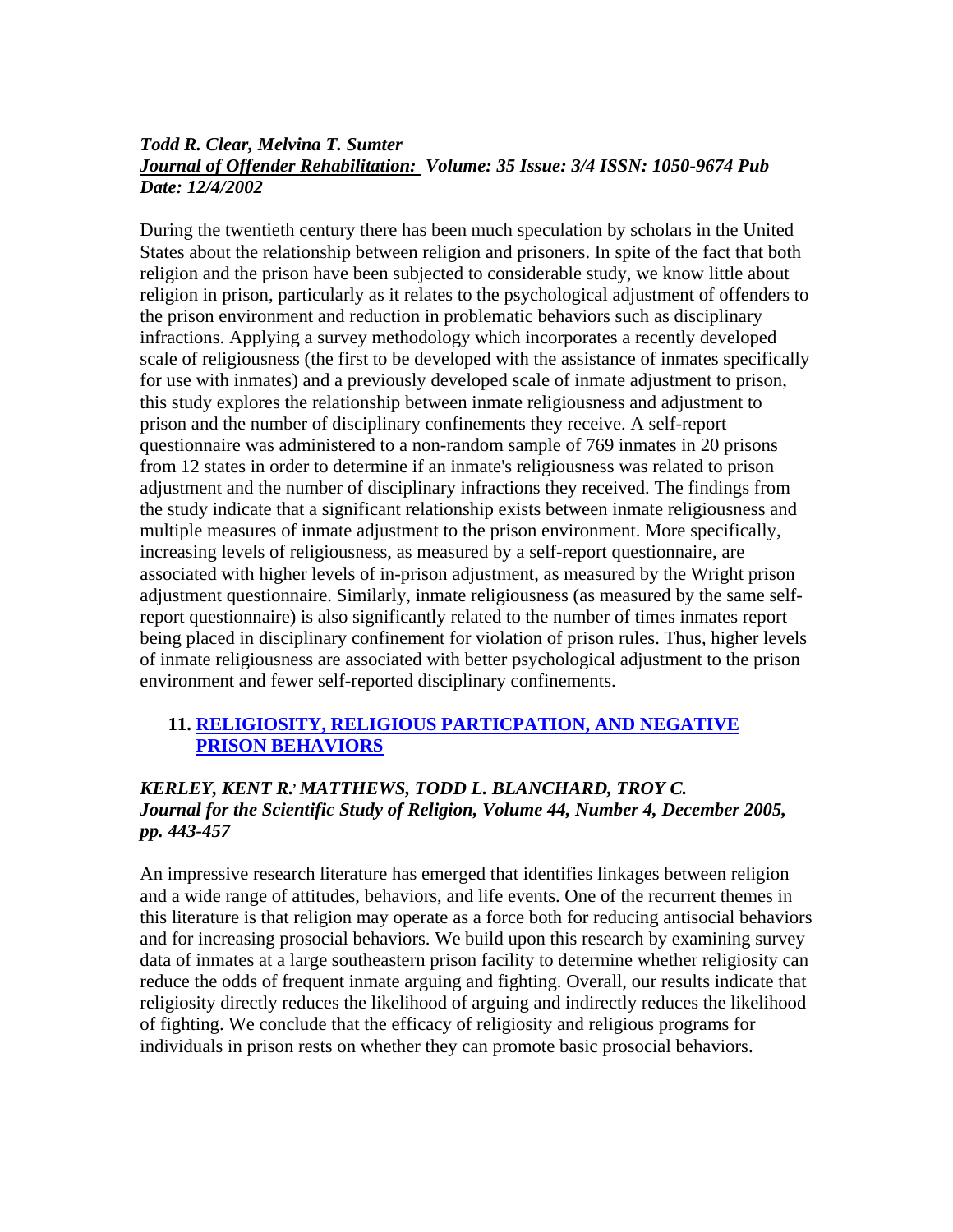# **12. THE VALUE OF PRISON RELIGION**

# *TODD R. CLEAR, PATRICIA L. HARDYMAN, BRUCE STOUT, KAROL LUCKEN, HARRY R. DAMMER*

*Journal of Contemporary Criminal Justice, Vol. 16, No. 1, 53-74 (2000)* 

In recent years, religious programming for inmates is being applauded by some as the latest answer to recidivism. Policy makers and correctional officials alike are among the supporters of these programs that go well beyond conventional prison ministry. The emphasis in promoting the expansion of religion-based programsindeed lies in the claim that faith in a higher power prevents relapse into criminal activity better than secular strategies. Whether this claim can be consistently validated remains unclear. Moreover, the sustained focus on religion's utility in preventing future criminal conduct diminishes religion's immediate value to the inmate during the term of incarceration. With this latter function in mind, this article reports findings from qualitative inquiries conducted in several prisons nationwide. Designed to reveal the meaning of religion to inmates, the study calls attention to the role of religion in preventing devaluation and fostering survival.

## **13. Religion in Prison: LONG-TERM RECIDIVISM AMONG FEDERAL INMATES TRAINED AS VOLUNTEER PRISON MINISTERS**

## *Mark C. Young, John Gartner, Thomas O'Connor, David, Kevin N. Wright Journal of Offender Rehabilitation: Volume: 22 Issue: ½*

This study investigated long-term recidivism among a group of federal inmates trained as volunteer prison ministers. Inmates were furloughed to Washington, D.C., for a two week seminar designed to support their religious faith and develop their potential for religious leadership with fellow inmates in a program operated by Prison Fellowship Ministries, a volunteer organization which ministers to offenders and ex-offenders, and supported by the Federal Bureau of Prisons. Recidivism data for seminar participants ( $n = 180$ ) were compared to data drawn from a matched control group ( $n = 185$ ) over an eight to fourteen year follow-up period. Chi-square analysis revealed that the seminar group had a significantly lower rate of recidivism than the control group. Logit analysis was employed to explore the finding of lower rates of recidivism in greater detail. Survival analysis showed that the seminar group maintained a higher survival rate during the study period than the control group. Seminars were most effective with lower risk subjects, white subjects, and especially women. The findings suggest that religious programming may contribute to the long-term rehabilitation of certain kinds of offenders.

### **14. EFFECT OF FAITH-BASED PROGRAMS IN REDUCING RECIDIVISM AND SUBSTANCE ABUSE OF EX-OFFENDERS**

*Journal of Community Corrections Volume: 14 Issue: 1 Dated: Winter 2005 Pages: 7 to 19 Bolko Zimmer*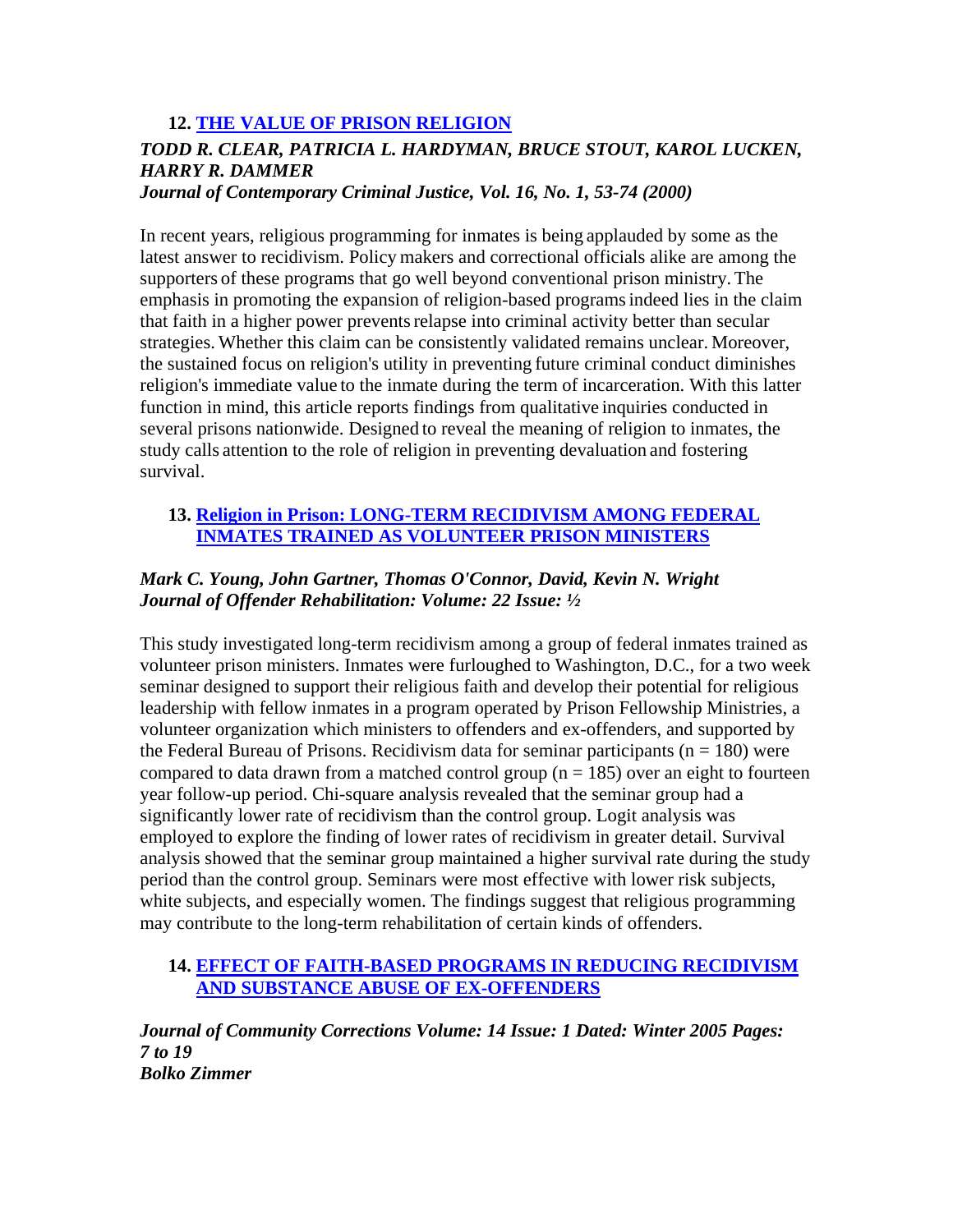This article reviews the history of faith-based initiatives for offenders and describes the two largest faith-based organizations that provide Christian counseling, education, and training designed to help inmates and ex-offenders change their deviant attitudes and behaviors. This article concludes that faith-based programs for offenders work because they instill positive values and alter deviant behavior through proven techniques. Early Christians imprisoned for their faith were visited frequently by church brethren, who gave them spiritual support. The earliest known organized faith-based program was begun in 1488 by the Roman Catholic Order of Misericordia. It focused on the consoling of inmates who were to be executed. Over the centuries, Christians have continued to minister to prisoners. A notable example in America has been the work of the Quakers, who have continued to be involved in prison reform for the benefit of inmates. During the 1960s, prison religious rights were broadened as a result of the Black Muslim religious movement. Inmate participation in faith-based programs expanded significantly in prisons between 1977 and 1987 as the number of volunteers increased from 15,000 to 60,000, and the number of prison ministries rose from 214 to 580. A leader in this expansion has been the Prison Fellowship Ministries, one of the two largest faith-based programs in the world that is providing Christian counseling, education, and broad assistance to inmates. This article describes the major programs that have been launched by this organization. Teen Challenge International is the other large faith-based organization that provides Christian counseling, education, and training for offenders. It focuses on treatment for individuals addicted to alcohol and drugs. It operates 130 treatment centers in 43 U.S. States and Puerto Rico, as well as 175 centers in 62 other countries.

### **15. AN EXPLORATION INTO PARTICIPATION IN A FAITH-BASED PRISON PROGRAM**

# *Scott D. Camp, Jody Klien-Saffran, Okyun (Karl) Kwon, Dawn M. Daggett, Victoria Joseph (2006)*

### *Criminology & Public Policy 5 (3) , 529–550 doi:10.1111/j.1745-9133.2006.00387*

Senior Social Science Analyst at the Federal Bureau of Prisons. He joined the office in 1992 after completing his Ph.D. in Sociology at The Pennsylvania State University. Much of his current research focuses on performance measurement and program evaluations. He also publishes on prison privatization, diversity issues, and inmate misconduct. Social Science Research Analyst for the Federal Bureau of Prisons. Her research interests include community corrections, reentry initiatives, and inmate motivation to enter treatment programs. Social Science Research Analyst at the Federal Bureau of Prisons. He started in 2002 after conducting extensive research into the role of religion in the adjustment of new immigrants to U.S. society. His research interests include immigration, religion, and social deviance. Social Science Research Analyst at the Federal Bureau of Prisons. She is currently a Ph.D. student in the Criminology and Criminal Justice Department at the University of Maryland. Her primary research focuses on the mental health status of inmates, identifying and tracking skills for inmate reentry, and faith-based programs. Management Assistant with the Office of Research at the Federal Bureau of Prisons. Her research contributions include data collection efforts in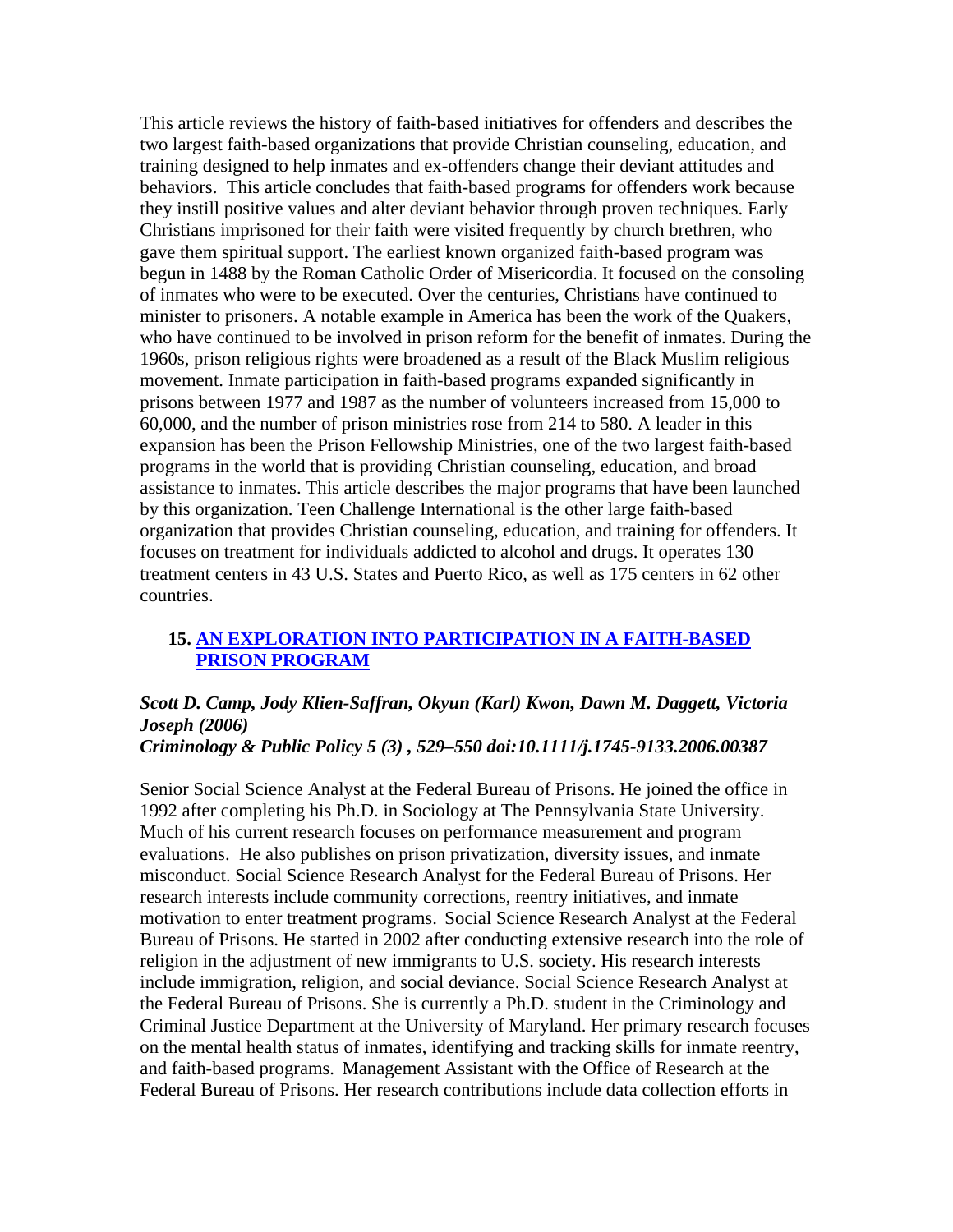the areas of capital punishment and sex offender treatment. Her primary research focuses on IRB-related issues and reviewing research proposals.

### **Research Summary:**

The current research investigates the faith, sociodemographic, psychological, and criminal history factors associated with the decision to volunteer for a faith-based program. Operational records were combined with data collected from self-administered surveys. The results of the logistic regression model were successful in identifying factors related to program participation, including factors not included in previous studies. The findings suggest that program participants are motivated to make changes in their lives and are seeking their way in a religious sense. For example, program participants scored higher on average on the motivation for change scale used here, had higher rates of attendance in religious services since incarceration, and were more active in reading sacred scripture. Conversely, inmates who claimed higher levels of knowledge about their faith were less likely to participate in the Life Connections Program examined here.

### **Policy Implications:**

The results of the analysis suggest that certain religious characteristics are associated with participation in a faith-based program. The implication is that religious program providers need to pay attention to the match between the program content and the characteristics of their potential program participants. The results also demonstrate the need to capture differences between participants and comparison subjects on dimensions not usually included in evaluations of faith-based programs. Without knowledge of the selection process, there is no way to determine whether observed differences between program participants and "comparisons" are due to actual program effects or are an artifact of preexisting differences between the groups.

### **16. FAITH-BASED PRISON PROGRAMS**

### *Melvin Sumter*

### *Criminology & Public Policy, Volume 5, Issue 3, Page 523-528, Aug 2006*

Associate Professor in the Department of Sociology and Criminal Justice at Old Dominion University. She received her Ph.D. from Florida State University in the School of Criminology and Criminal Justice. Sumter current research focus involves studying religion and crime, examining strategies to make field experience pedagogically successful in criminal justice, and examining key issues relevant to the role of women and minority workers in the field of corrections.

### **17. HAVING FAITH IN FAITH-BASED PRISON PROGRAMS**

*John D. Hewitt Criminology & Public Policy, Volume 5, Issue 3, Page 551-558, Aug 2006*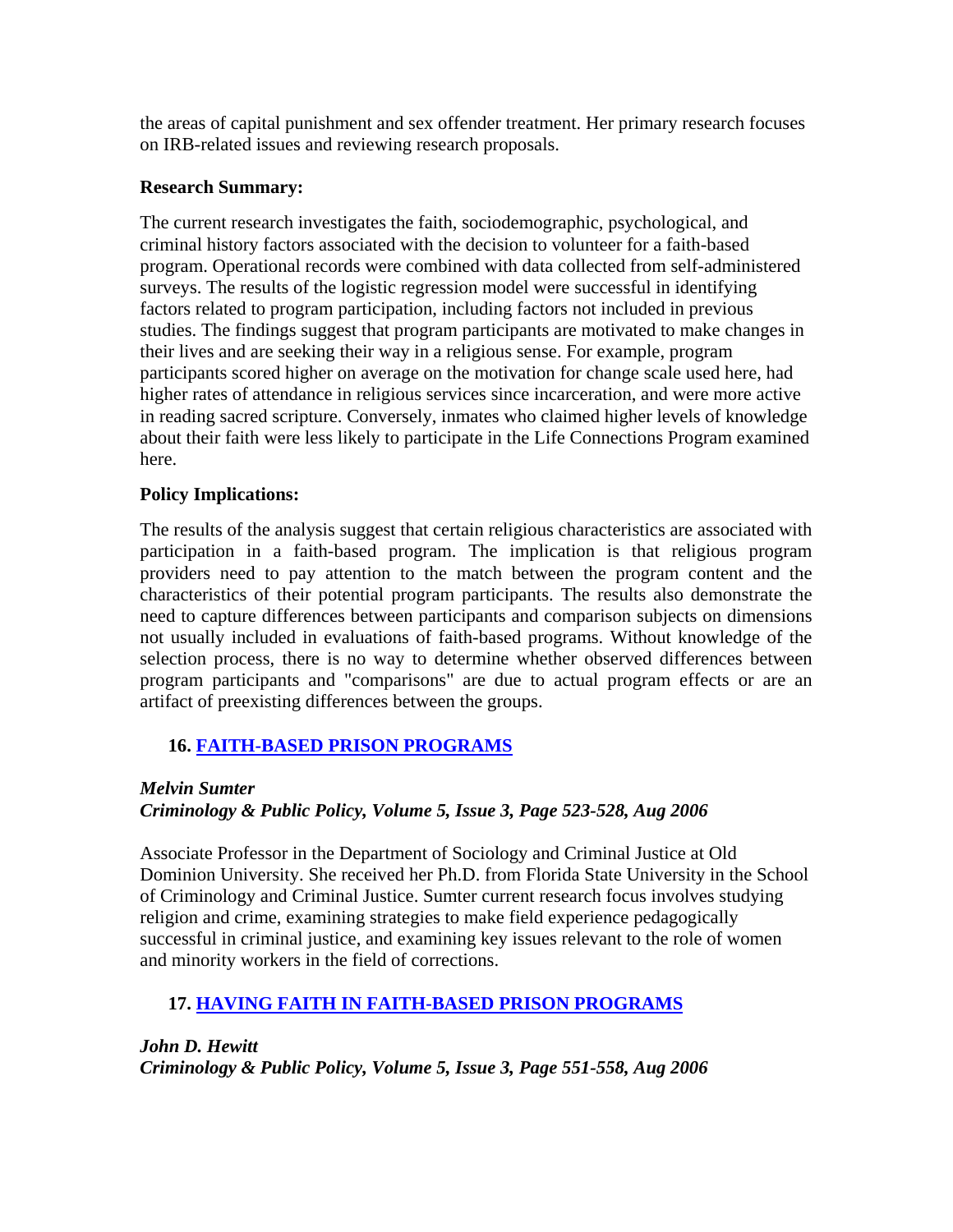Professor of Criminal Justice at Grand Valley State University in Grand Rapids, Michigan. He received his Ph.D. in sociology from Washington State University. Professor Hewitt has published extensively in the areas of juvenile delinquency and juvenile justice policy and is co-author of Delinquency in Society, 6th ed. with Robert Regoli

### **18. FAITH BASED EFFORTS TO IMPROVE PRISONER REENTRY: ASSESSING THE LOGIC AND EVIDENCE**

### *Daniel Meyers, Catalina Roman, Ashley Wolff & Janeen Buck Journal of Criminal Justice Volume 34, Issue 4, July-August 2006, Pages 351-367* Prisoner reentry constitutes one of the central criminal justice challenges confronting U.S. society. Coinciding with this emerging social problem has been increased policymaker interest in faith-based programs to improve outcomes for vulnerable populations, including released prisoners. Critical questions about the nature and effects of faith-based reentry programs remain largely unaddressed, however: (1) What is a "faith-based" program? (2) How does or could such a program reduce recidivism and improve other behavioral outcomes among released offenders? (3) What is the evidence concerning the impacts of faith-based reentry programs? (4) What are critical implementation issues that may affect the operations and impacts of such programs? This article examines each of these questions and identifies critical conceptual, theoretical, and research gaps in the literature. It highlights that the term "faith-based" is used inconsistently, that the precise causal relationship, if any, between various measures of faith and crime remains in question, and that few rigorous evaluations of faith-based reentry programs exist. It then discusses recommendations for improving knowledge and practice.

### **19. THE FORGOTTEN ISSUES IN EFFECTIVE CORRECTIONAL TREATMENT: PROGRAM IMPLEMENTATION**

### *Paul Gendreau, Clarie Goggin, Paula Smith International Journal of Offender Therapy and Comparative Criminology, Vol. 43, No. 2, 180-187 (1999)*

Of all the issues critical to the development of effective correctional treatment programs, program implementation has been relatively ignored. The authors present 32 guiding principles that will be of use to policy makers, program developers, and cliniciansin ensuring that a useful intervention has a greater probability of being accepted. The guidelines are organized under four general categories: general organizational factors, program factors, change agent activities, and staffing.

# **20. THE ROLE OF THE CHAPLAIN IN REHABILITATION**

*Jody Sundt, Harry Dammer, Francis Cullen Journal of Offender Rehabilitation, Vol. 35, Issue ¾ pg.59 – 86 (2002)*